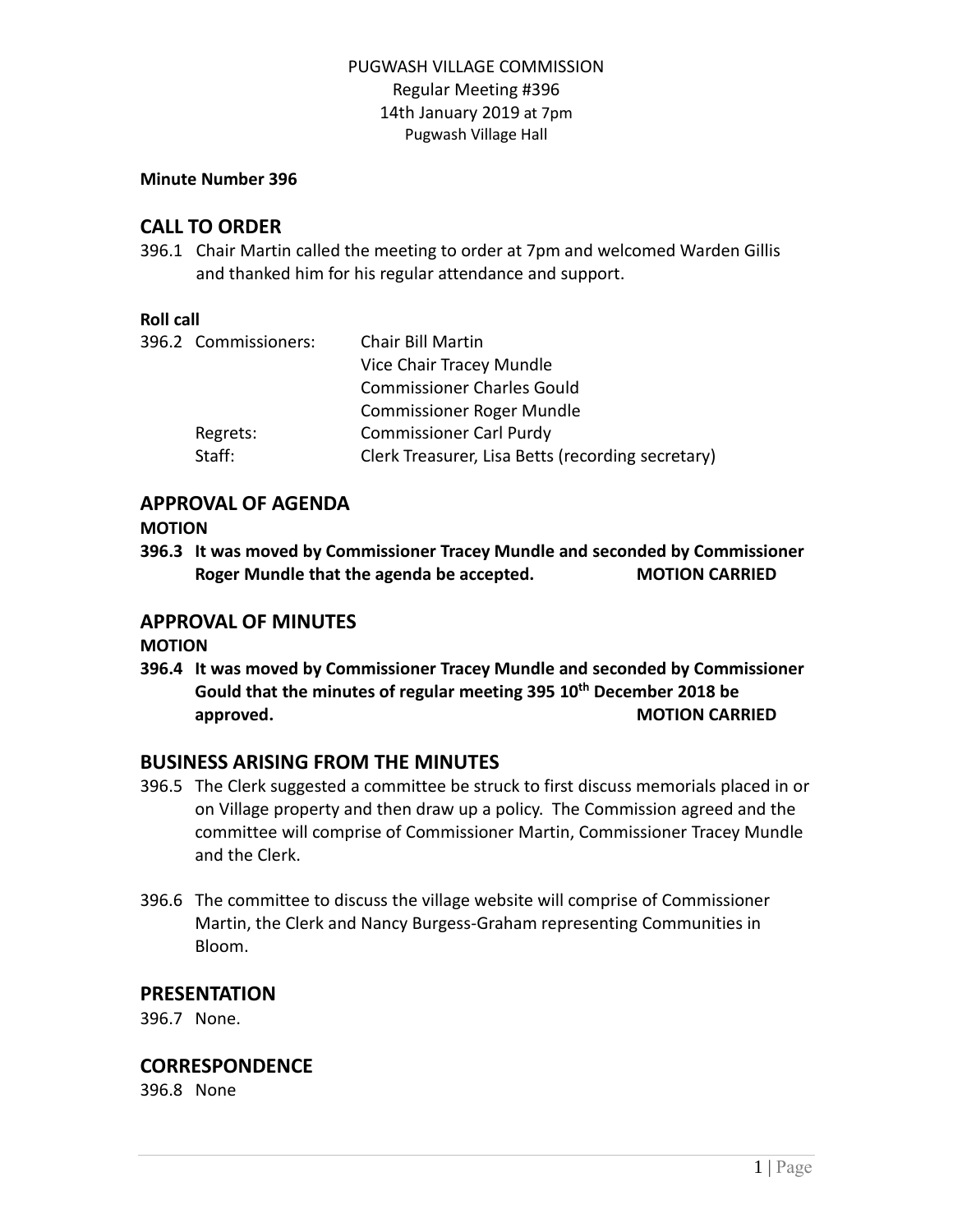## PUGWASH VILLAGE COMMISSION Regular Meeting #396 14th January 2019 at 7pm Pugwash Village Hall

## **COMMITTEE REPORTS**

#### **Treasurer's Report**

396.9 The Clerk Treasurer presented current financial statements. The Commission agreed that the format of reporting should remain the same as it has been.

#### **MOTION**

**396.10 It was moved by Commissioner Tracey Mundle and seconded by Commissioner Gould receive the report as presented. MOTION CARRIED**

#### **Municipal Water Supply**

396.11 Warden Gillis was invited to report what he knew of the project progress. The project continues to be delayed by equipment problems. The Commissioners agreed that more regular updates from the Municipality would be helpful. In the absence of source information, many rumours and false information are repeated around the community. Warden Gillis said he would look not doing something about releasing more information.

#### **Waterfront Development Committee (WDC) – Eaton stage replacement**

396.12 The Clerk reported that the project has been released for tender again. The closing date is February 5<sup>th</sup>.

#### **Multi-purpose Centre**

396.13No report

#### **Audit Committee**

396.14 Commissioner Tracey Mundle reported that the committee has had one very productive meeting and plans to meet again before the first meeting with the Village's new Municipal auditor. The Committee comprises of Tracey Mundle, Carl Purdy, the Clerk and, representing the public, Clara McDonald, a retired auditor from the banking sector.

## **MOTIONS**

396.15None

# **NOTICE OF MOTIONS**

396.16None

## **NEW OR OTHER BUSINESS**

396.17Commissioner Tracey Mundle said that maintenance/public works employee, Greg Fahie, should be commended for the excellent job he has done in keeping